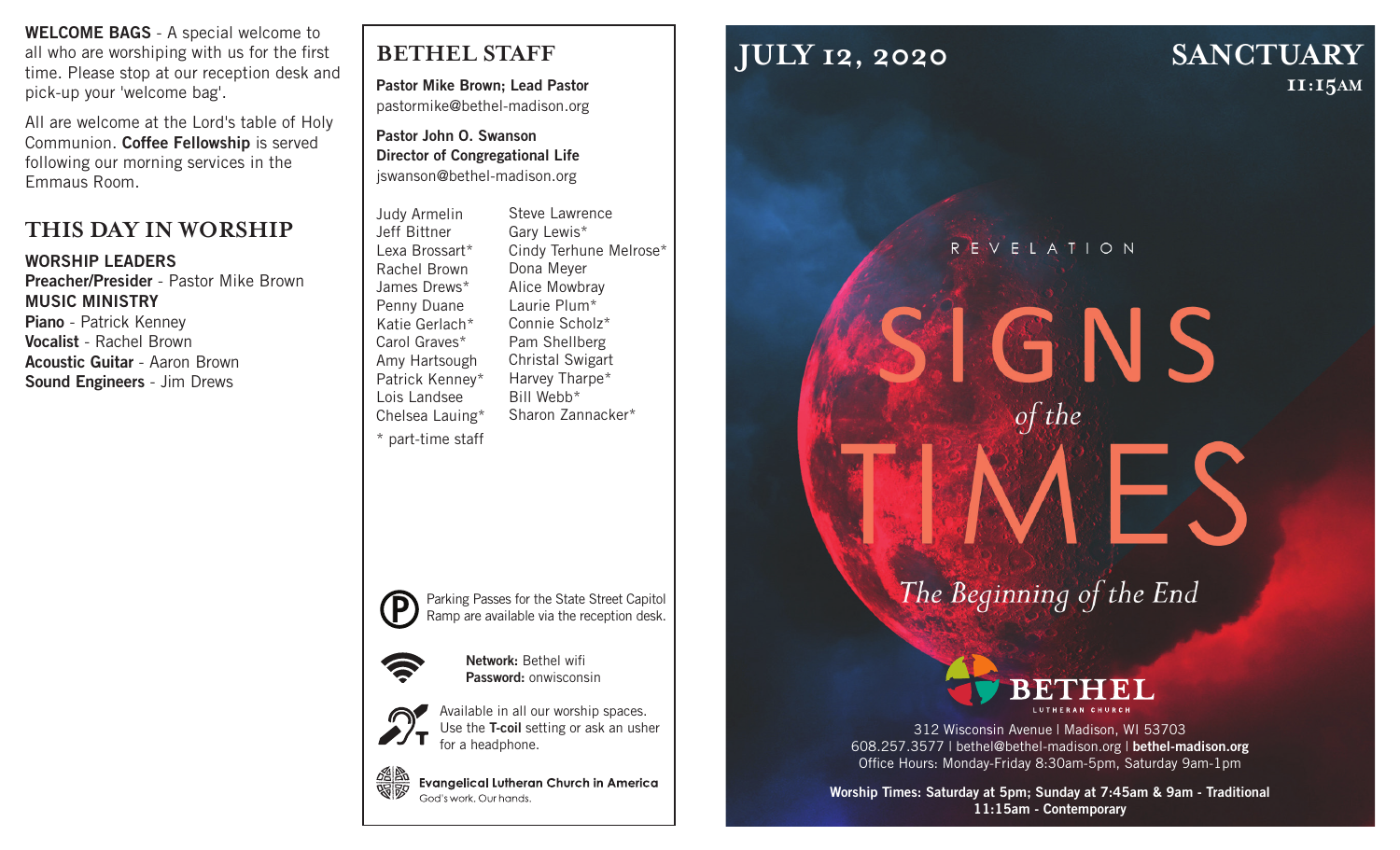# **WELCOME**

#### *Bethel Lutheran Church*

July 12, 2020 Pentecost

**Jesus loves you. Walk with him.**

#### *WE'RE GLAD YOU'RE HERE!*–––––––––––––––––––––––––––––––––––––

Welcome good friends and guests in the name of the one who loves you like no one else–– Jesus Christ! Everyone is welcome! Everything you need to know about this morning's worship is contained in this booklet. Join along and sing as you feel comfortable. If for any reason you need to excuse yourself, please know that here at Bethel, you are among friends. As you are comfortable, please share with us your contact information with the friendship pad.



We welcome all people without regard to race, family or economic status, age, disability, gender identity or sexual orientation, and invite them to participate fully in the life of our congregation. God's love flows to and through each of us!

#### *YAY FOR KIDS!*––––––––––––––––––––––––––––––––––––––––––––––––

If you are a parent with young children, we are thrilled that you are here. What you are doing is hard and important work. We support you fully. Feel free to use the professionally staffed nursery and the children's whisper zone as you wish. Please know that if your children are physically active in worship, vocal, or distracted, we understand. We were all children once! Their creativity, energy, and affection add to our total worship experience.

#### **THE LORD'S PRAYER**

**Our Father, who art in heaven, hallowed be thy name, thy kingdom come, thy will be done, on earth as it is in heaven. Give us this day our daily bread; and forgive us our trespasses, as we forgive those who trespass against us; and lead us not into temptation, but deliver us from evil. For thine is the kingdom, and the power, and the glory, forever and ever. Amen.**

**PRAYER**

# **SENDING ANNOUNCEMENTS**

#### **BLESSING**

#### **SENDING SONG - Who You Say I Am**

Who am I that the highest King Would welcome me I was lost but He brought me in Oh His love for me Oh His love for me

Who the Son sets free Oh is free indeed I'm a child of God Yes I am

Free at last He has ransomed me His grace runs deep While I was a slave to sin Jesus died for me Yes He died for me

In my Father's house There's a place for me I'm a child of God Yes I am

I am chosen not forsaken I am who You say I am You are for me not against me I am who You say I am

(Oh) (Yes) I am who You say I am

#### **DISMISSAL**

L: Go in peace. Serve the Lord. **P: Thanks be to God**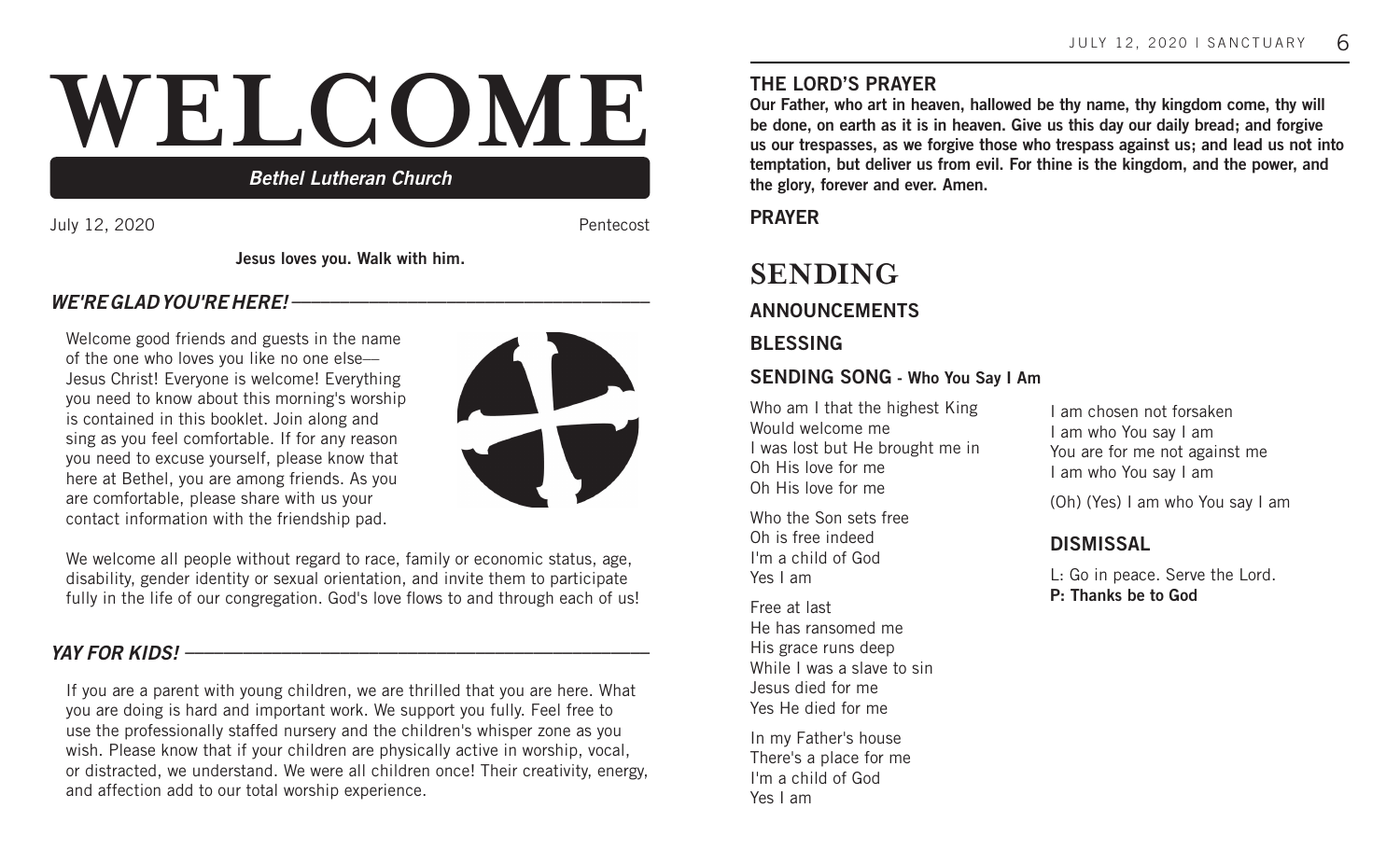#### **I Can Only Imagine**

I can only imagine What it will be like When I walk by Your side I can only imagine What my eyes will see When Your face is before me I can only imagine

Surrounded by Your glory What will my heart feel Will I dance for You Jesus Or in awe of You be still Will I stand in Your presence Or to my knees will I fall Will I sing hallelujah Will I be able to speak at all I can only imagine (yeah) I can only imagine

I can only imagine When that day comes And I find myself standing in the Son I can only imagine When all I will do Is forever forever worship You I can only imagine (2xs)

I can only imagine yeah I can only imagine (3xs)

I can only imagine when all I will do Is forever forever worship You I can only imagine

#### **PRAYER**

#### **SERMON VIDEO**

**MESSAGE** - Signs of the Times: Revelation

#### **WELCOME**

#### **GATHERING SONGS - Better Is One Day**

How lovely is Your dwelling place, O Lord almighty For my soul longs and even faints for You. For here my heart is satisfied within Your presence I sing beneath the shadow of Your wings.

#### [refrain]

Better is one day in Your courts. Better is one day in Your house. Better is one day in Your courts than thousands elsewhere Better is one day in Your courts. Better is one day in Your house. Better is one day in Your courts than thousands elsewhere Than thousands elsewhere.

One thing I ask and I would seek to see Your beauty. To find You in the place Your glory dwells. One thing I ask and I would seek to see Your beauty. To find You in the place Your glory dwells.

Better is one day in Your courts. Better is one day in Your house. Better is one day in Your courts than thousands elsewhere Better is one day in Your courts. Better is one day in Your house. Better is one day in Your courts than thousands elsewhere.

My heart and flesh cry out for You the living God. Your Spirit's water to my soul. I've tasted and I've seen. Come once again to me. I will draw near to You. I will draw near to You, to You [refrain]